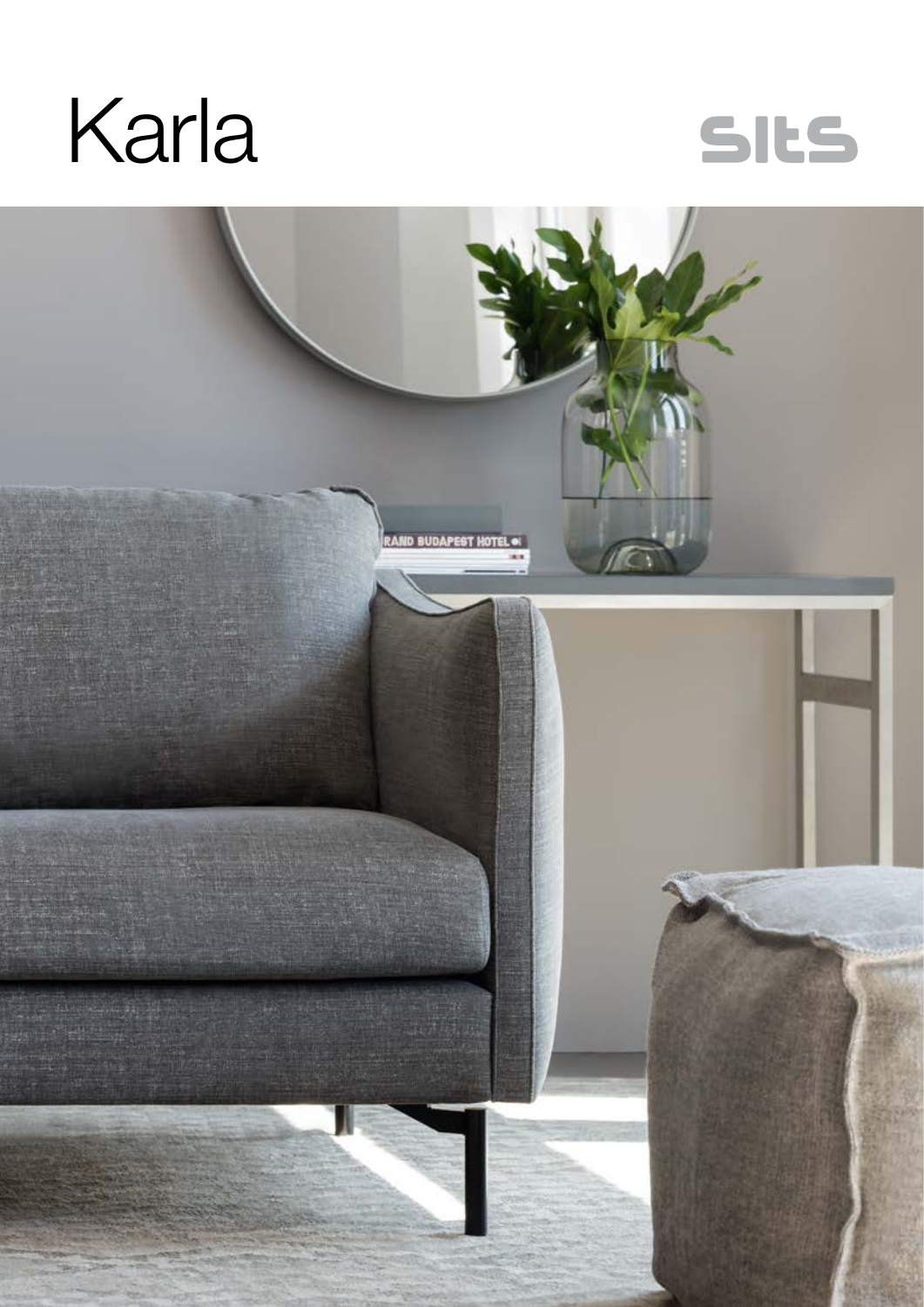# Karla



All drawings shown height with leg no. 141A H-14.





armchair wide



footstool 90x70





2 seater

armchair

3 seater





set 1 right / or left 2 seater left / or right + chaiselongue right / or left



set 3 right / or left 2 seater left / or right + divan right / or left



3XL seater (divided, two cushions) 3XL seater (divided, three cushions)



set 2 right / or left 3 seater left / or right + chaiselongue wide right / or left



set 4 right / or left 3 seater left / or right + divan right / or left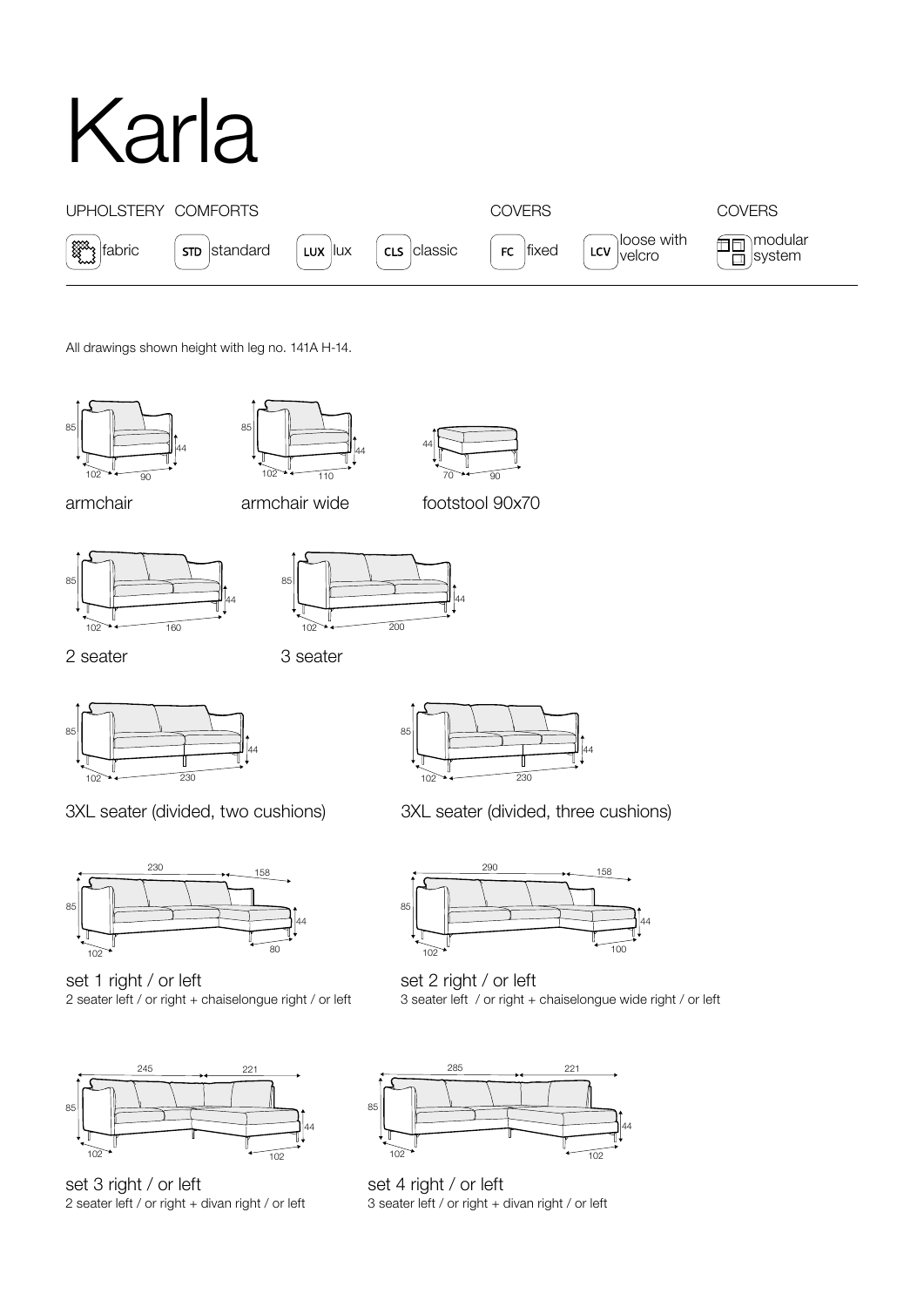

set 5 right / or left 3 seater left / or right + cozy corner right / or left



set 7 right / or left chaiselongue left / or right + 2 seater without armrests + divan right / or left



set 9 right / or left 3 seater left / or right + corner 90° no. 2 + 2 seater right / or left



set 6 divan left  $+ 2$  seater without armrests  $+$  divan right



set 8 right / or left 3 seater left / or right + corner 90˚ no. 1 + 2 seater right / or left



set 10 left / or rigth chaiselongue left / or right + 2 seater without armrests + corner 90° no. 1 + 2 seater right / or left



set 13 armchair left + corner 30° + armchair right



set 14 armchair wide left + corner 30° + armchair wide right

### modular system

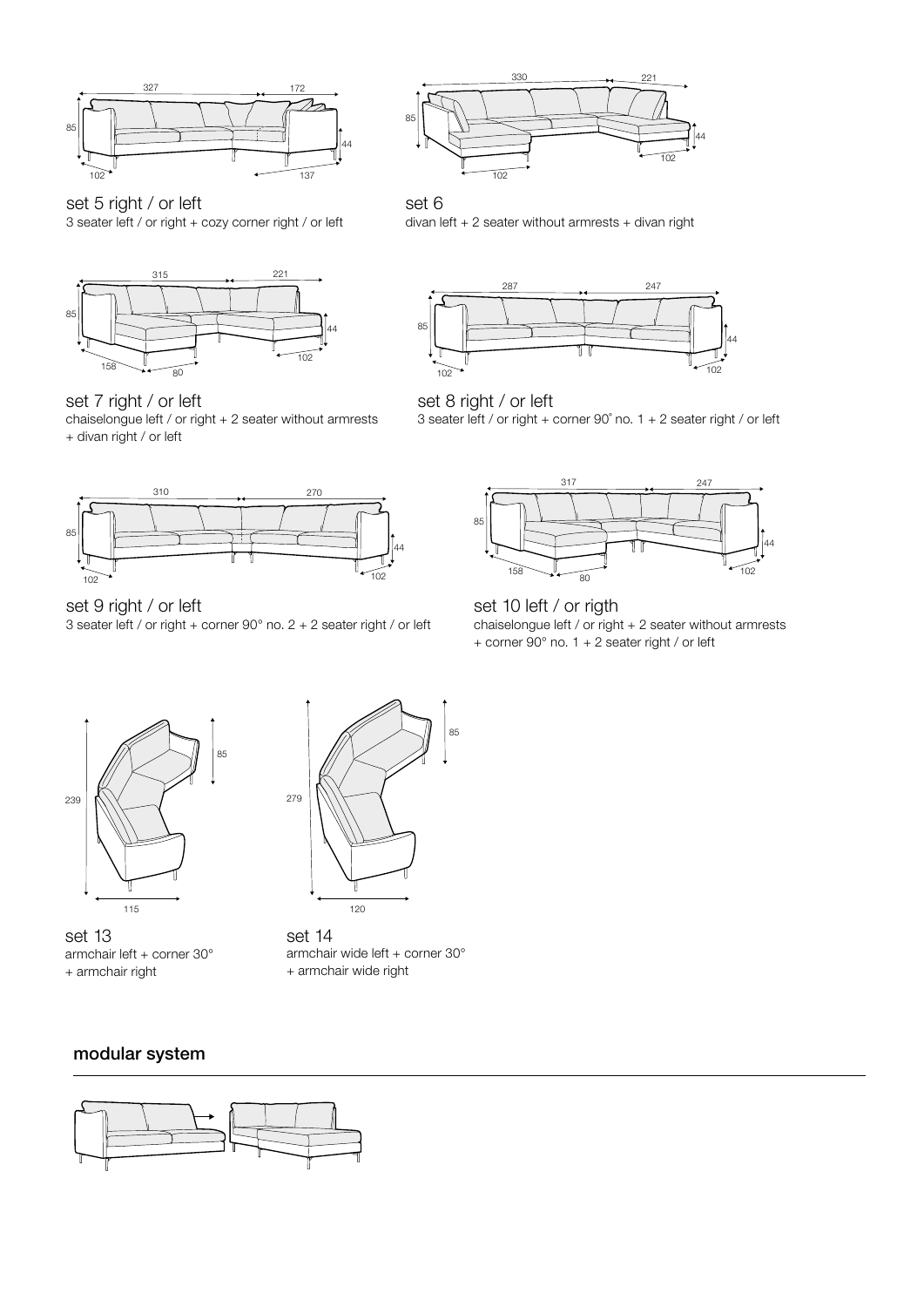## elements of the modular system



armchair left / or right





armchair without armrests



armchair wide left / or right



armchair wide without armrests









2 seater left / or right

2 seater without armrests

3 seater left / or right

3 seater without armrests



chaiselongue right / or left chaiselongue wide



right / or left

 $\overline{102}$  

divan right / or left





corner 90° no. 1 corner 90° no. 2



cozy corner right / or left



corner 30°

# extra dimensions



depth of seat

## accessories



headrest L-62 headrest L-77